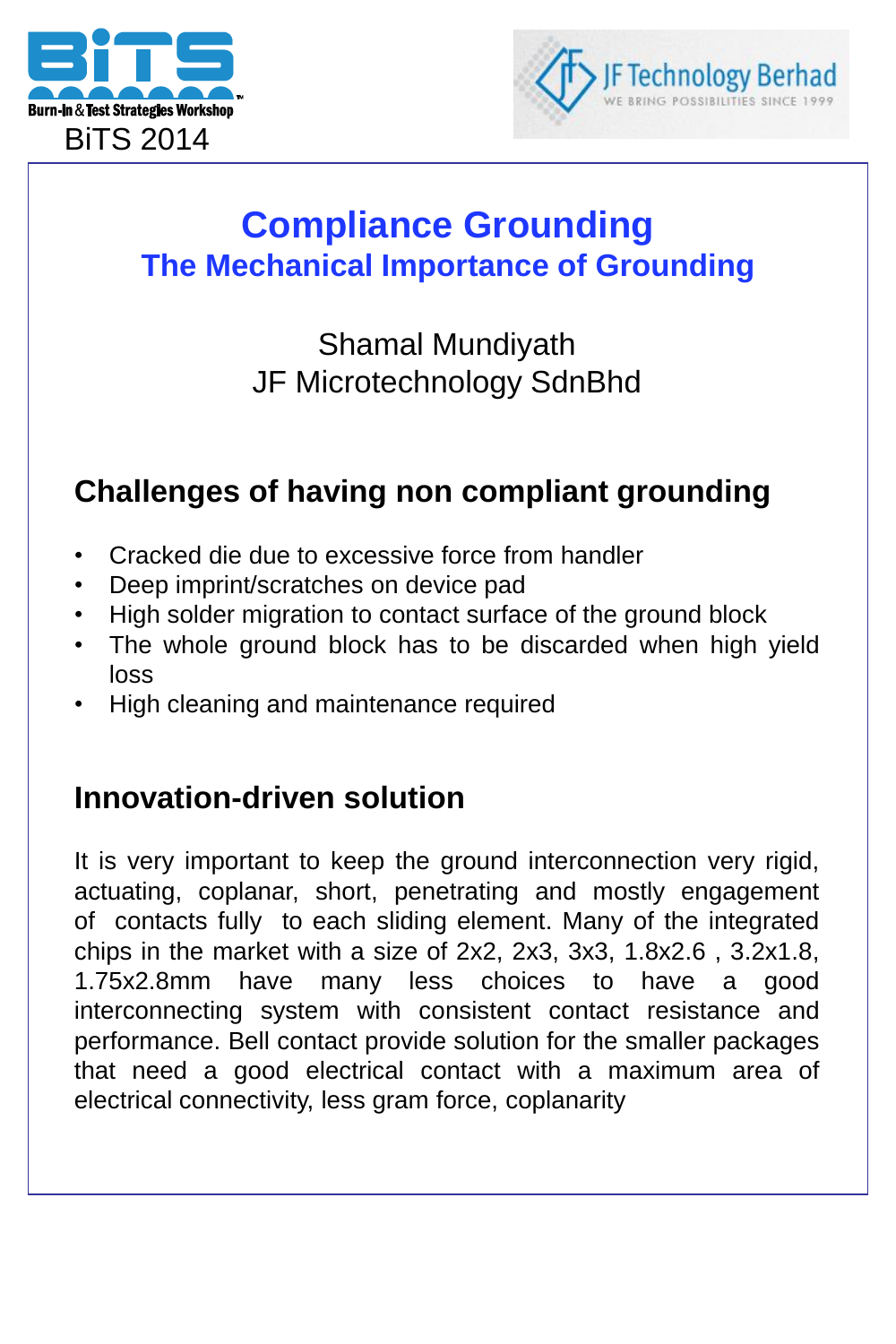## **Bell Contact Mechanical Analysis**



Two guiding jaws has been designed to 100% engagement of the element to each other .



Wider contact area for better signal integrity heat dissipation



Various package sizes



Easy assembly and maintenance



Single round elastomer for better penetration force and coplanarity.



Various sizes of Bell pins for packages as small as 2x2, 2x3, 3x3, 1.8x2.6 , 3.2x1.8, 1.75x2.8.etc